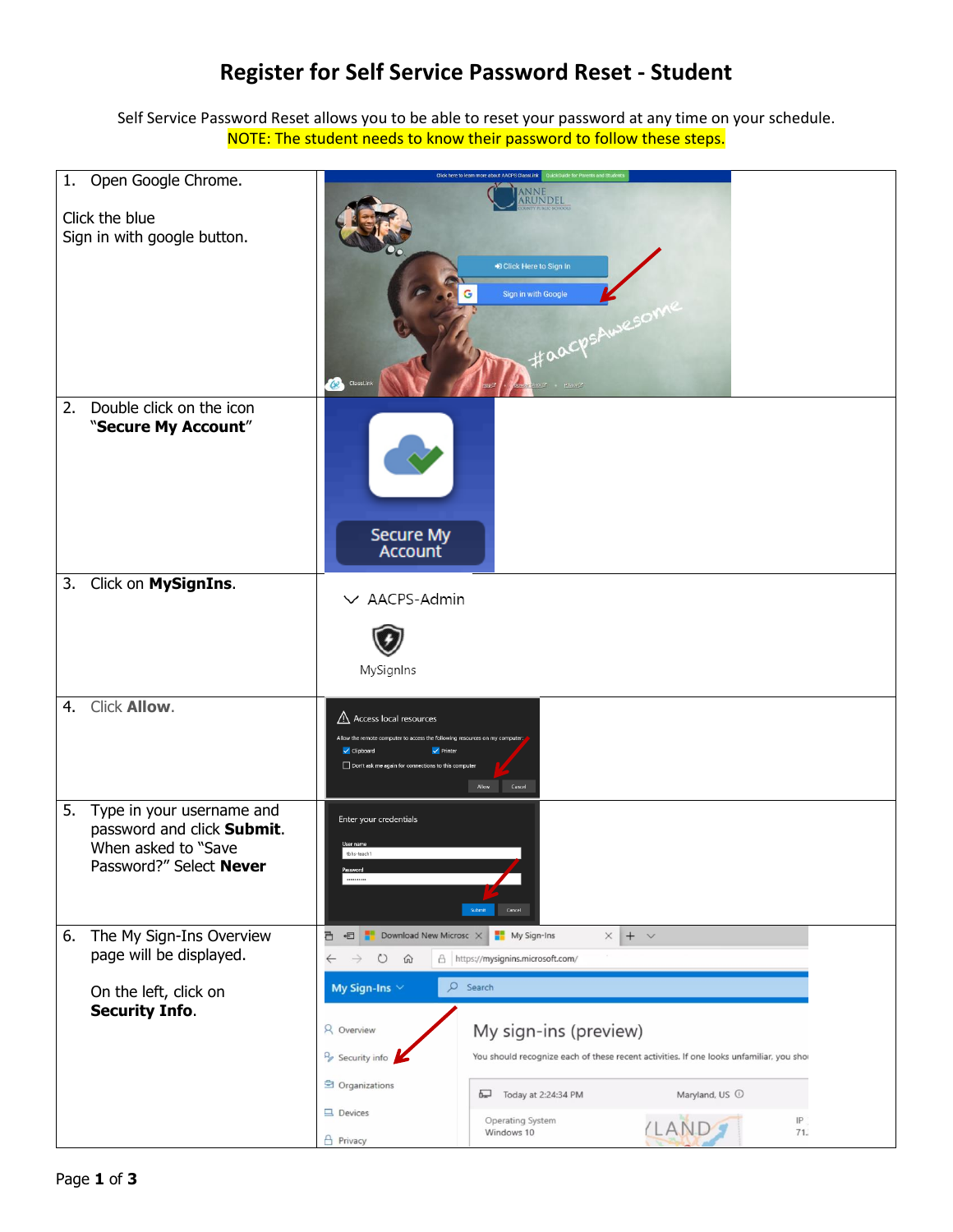| 7. | In the center pane, click on<br>+ Add Method.                 | My Sign-Ins<br>$\times$ + $\times$<br>后<br>日<br>A https://mysignins.microsoft.com/security-info<br>O<br>$\leftarrow$<br>⑪ |                                                           |                                                                                |  |
|----|---------------------------------------------------------------|---------------------------------------------------------------------------------------------------------------------------|-----------------------------------------------------------|--------------------------------------------------------------------------------|--|
|    |                                                               |                                                                                                                           |                                                           |                                                                                |  |
|    |                                                               | My Sign-Ins $\vee$                                                                                                        | $O$ Search                                                |                                                                                |  |
|    |                                                               | & Overview                                                                                                                |                                                           | Security info                                                                  |  |
|    |                                                               | These are the methods you use is sign into your account or reset your password.<br><b>P</b> Security info                 |                                                           |                                                                                |  |
|    |                                                               | Organizations                                                                                                             |                                                           |                                                                                |  |
|    |                                                               |                                                                                                                           | $+$ Add method                                            |                                                                                |  |
|    |                                                               | <b>吕</b> Devices                                                                                                          | No items to display.                                      |                                                                                |  |
|    |                                                               | <b>A</b> Privacy                                                                                                          |                                                           |                                                                                |  |
| 8. | Pick Security questions.<br>Click Add.                        | Add a method<br>Which method would you like to add?<br>Security questions<br>Add<br>Cancel                                |                                                           |                                                                                |  |
|    |                                                               |                                                                                                                           |                                                           |                                                                                |  |
| 9. | The Security Questions dialog<br>box opens. You must select 5 |                                                                                                                           |                                                           | Security questions                                                             |  |
|    | security questions from the list                              | Security questions                                                                                                        |                                                           | What is your father's middle name?                                             |  |
|    | of supplied questions and fill in<br>your answers.            | What is your father's middle name?                                                                                        |                                                           | What is your father's middle name?<br>What is your favorite food?              |  |
|    | The list of possible security                                 | Select a question                                                                                                         | $\checkmark$                                              | What sports team do you follow?                                                |  |
|    | questions is on the far right.                                |                                                                                                                           |                                                           | What is your city of birth?<br>What is your mother's birth month?              |  |
|    |                                                               | Select a question                                                                                                         | V                                                         | What is your mother's maiden name?                                             |  |
|    | Pick 5 questions and give<br>answers in the line below the    |                                                                                                                           |                                                           | What is the name of your doctor or dentist?                                    |  |
|    | questions that you can                                        | Select a question                                                                                                         | $\checkmark$                                              | What was your first musical instrument?<br>What is the name of your first pet? |  |
|    | remember.                                                     | Select a question                                                                                                         | $\vee$                                                    | What do you call your grandmother?                                             |  |
|    | Click Done.                                                   |                                                                                                                           |                                                           | What do you call your grandfather?<br>What game do you like to play?           |  |
|    |                                                               |                                                                                                                           | Cancel<br>Done                                            | What is your dream car?                                                        |  |
|    | 10. Your Security questions will be                           | My Sign-Ins $\vee$                                                                                                        | $O$ Search                                                |                                                                                |  |
|    | listed on the Security Info                                   |                                                                                                                           |                                                           |                                                                                |  |
|    | page.                                                         | <b>A</b> Overview                                                                                                         | Security info                                             |                                                                                |  |
|    |                                                               | <b>P</b> Security info                                                                                                    | These are the methods you use to sign into your account o |                                                                                |  |
|    |                                                               | Organizations                                                                                                             | $+$ Add method                                            |                                                                                |  |
|    |                                                               | <b>口</b> Devices                                                                                                          | ? Security questions                                      |                                                                                |  |
|    |                                                               | A Privacy                                                                                                                 |                                                           |                                                                                |  |
|    |                                                               |                                                                                                                           |                                                           |                                                                                |  |